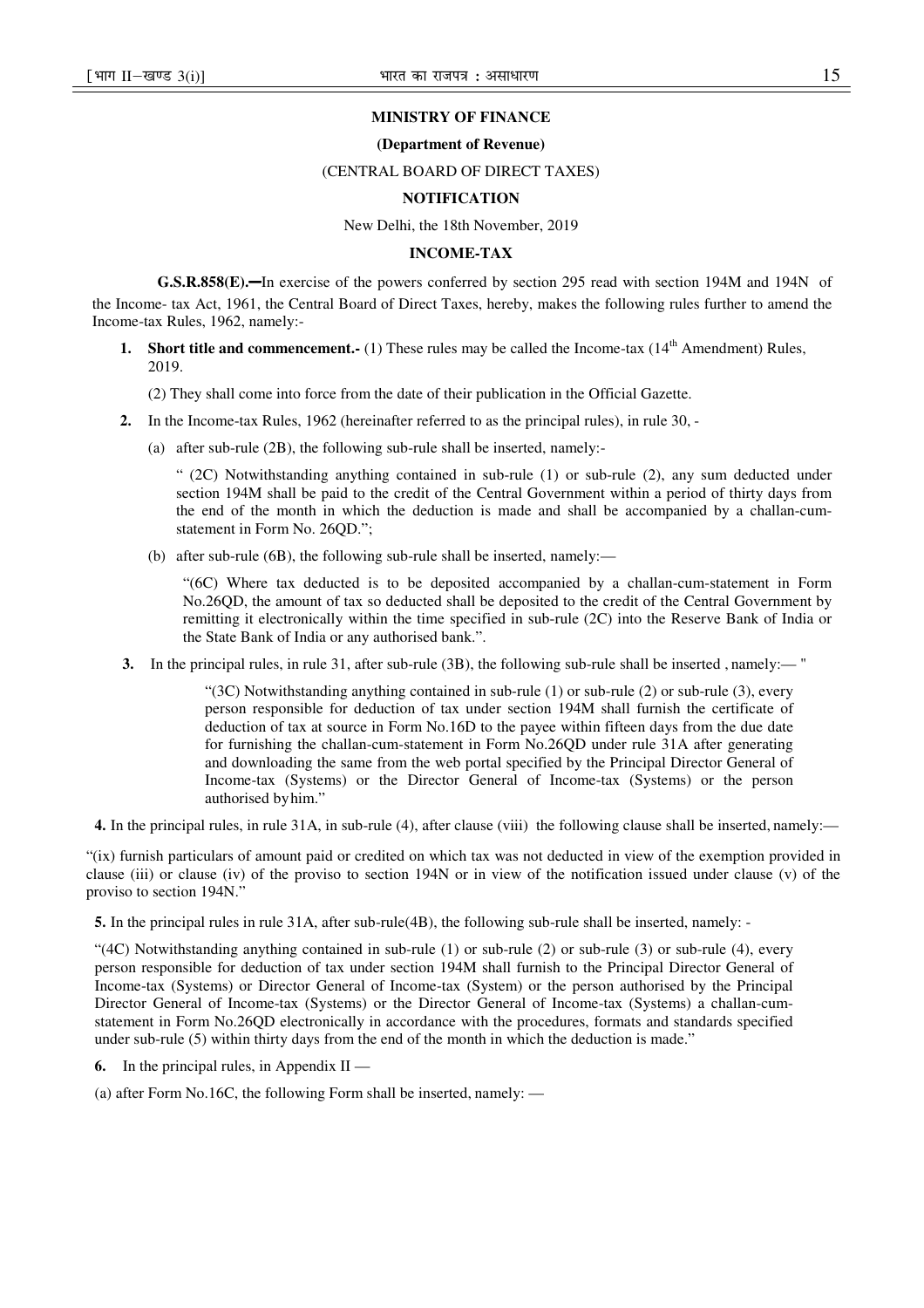|                |                                                                                      |                                                 | Form No. 16D                                                     |  |                                                                       |                             |  |  |
|----------------|--------------------------------------------------------------------------------------|-------------------------------------------------|------------------------------------------------------------------|--|-----------------------------------------------------------------------|-----------------------------|--|--|
|                |                                                                                      |                                                 | [See rule $31(3C)$ ]                                             |  |                                                                       |                             |  |  |
|                | Certificate under section 203 of the Income-tax Act, 1961 for tax deducted at source |                                                 |                                                                  |  |                                                                       |                             |  |  |
|                | Certificate No.                                                                      |                                                 |                                                                  |  | Last updated on                                                       |                             |  |  |
|                | Name and address of the Deductor                                                     |                                                 |                                                                  |  | Name and address of the Deductee                                      |                             |  |  |
|                |                                                                                      |                                                 |                                                                  |  |                                                                       |                             |  |  |
|                | PAN/Aadhaar No. of the Deductor                                                      |                                                 |                                                                  |  | PAN/Aadhaar No. of the Deductee                                       | Financial Year of deduction |  |  |
|                |                                                                                      |                                                 |                                                                  |  |                                                                       |                             |  |  |
|                |                                                                                      |                                                 | Summary of the Transaction(s)                                    |  |                                                                       |                             |  |  |
| S.No.          | Unique Acknowledgement Number                                                        | Nature of payment                               | Amount Paid/Credited                                             |  | Amount of tax deducted<br>and<br>deposited in respect of the deductee |                             |  |  |
| Total (Rs.)    |                                                                                      |                                                 |                                                                  |  |                                                                       |                             |  |  |
|                |                                                                                      |                                                 | DETAILS OF TAX DEPOSITED TO THE CREDIT OF THE CENTRAL GOVERNMENT |  |                                                                       |                             |  |  |
|                |                                                                                      | FOR WHICH CREDIT IS TO BE GIVEN TO THE DEDUCTEE |                                                                  |  |                                                                       |                             |  |  |
| S.No.          | Amount of tax deposited in respect of deductee                                       |                                                 |                                                                  |  | <b>Challan Identification Number</b>                                  |                             |  |  |
|                | (Rs)                                                                                 |                                                 | <b>BSR</b> Code of<br>the<br><b>Bank Branch</b>                  |  | Date on which tax deposited<br>$(dd/\nmu\prime$ yyyy $)$              | Challan Serial Number       |  |  |
| 1              |                                                                                      |                                                 |                                                                  |  |                                                                       |                             |  |  |
| $\overline{2}$ |                                                                                      |                                                 |                                                                  |  |                                                                       |                             |  |  |
| Total (Rs.)    |                                                                                      |                                                 |                                                                  |  |                                                                       |                             |  |  |
|                |                                                                                      |                                                 | Verification                                                     |  |                                                                       |                             |  |  |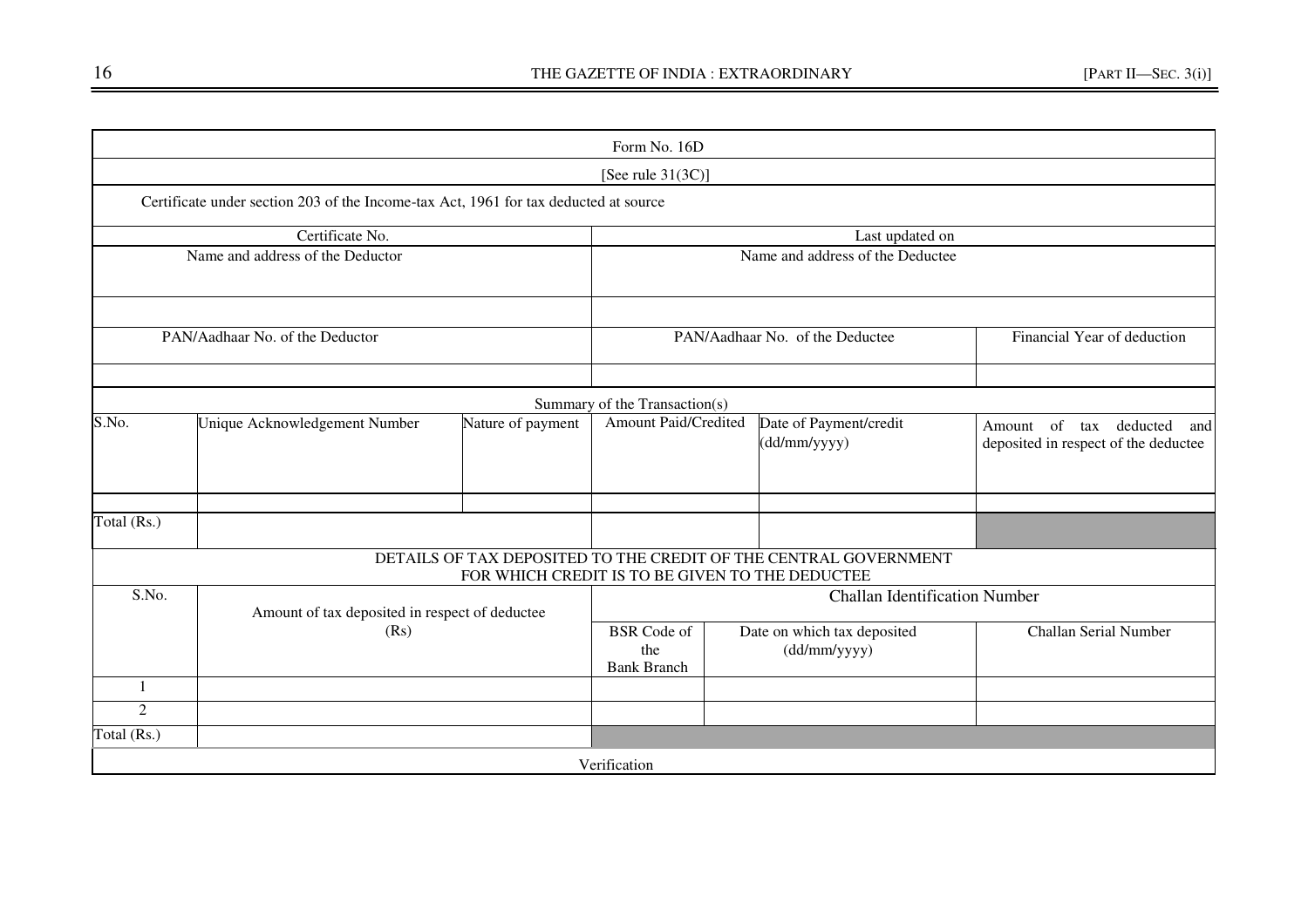|       | challan-cum-statement of deduction of tax, TDS deposited and other available records. | and deposited to the credit of Central Government. I further certify that the information given above is true, complete and correct and is based on the books of account, documents, |
|-------|---------------------------------------------------------------------------------------|--------------------------------------------------------------------------------------------------------------------------------------------------------------------------------------|
| Place |                                                                                       | (Signature of the person responsible for deduction of tax)                                                                                                                           |
| Date  |                                                                                       | Full Name:                                                                                                                                                                           |

(b) In Form No. 26Q -

#### *(i)*for the brackets, words, figures and letters

*"[See sections 193, 194, 194A, 194B, 194BB, 194C, 194D, 194EE, 194F, 194G, 194H, 194-I, 194J, 194LA and rule 31A] Quarterly statement of deduction of tax under sub-section (3) of section 200 of the Income-tax Act in respect of payments other than salary for the quarter ended ……………………… (June/September/December/March) ……………… (Financial Year)"*

the following brackets, words, figures and letters

## *"[See section 192A, 193, 194, 194A, 194B, 194BB, 194C, 194D, 194DA, 194EE, 194F, 194G, 194H, 194-I, 194J, 194LA,194LBA,194LBB,194LBC, 194N and rule 31A]*

*Quarterly statement of deduction of tax under sub-section (3) of section 200 of the Income-tax Act in respect of payments other than salary for the quarter ended…………………………(June/September/December/March) ………………(Financial Year)"* shall be substituted;

- (ii) for the word "Deductor" wherever it occurs, the words "Deductor/Payer" shall be substituted;
- (iii) for the word "Deductors" wherever it occurs, the words "Deductors/Payers" shall be substituted;
	- $(iv)$ for item no. 5 and entries relating thereto, the following item and entries shall be substituted, namely:-

"5. Details of amount paid and tax deducted thereon from the deductees and amount paid without deduction (see Annexure).";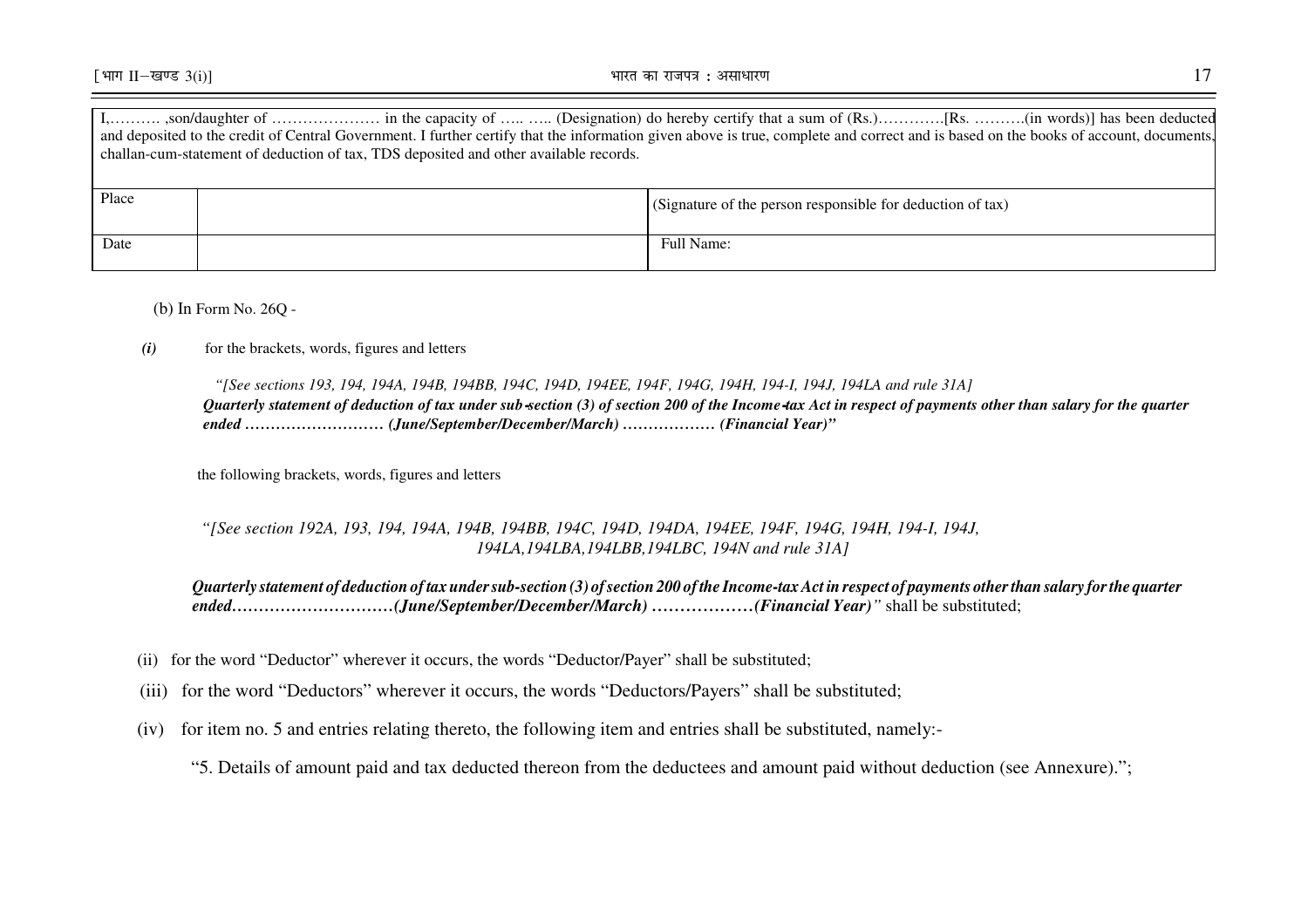# (**v)** for the "Annexure", the following "Annexure" shall be substituted, namely:-

## "ANNEXURE: DEDUCTEE/PAYEE WISE BREAK UP OF TDS"

#### **(Please use separate Annexure for each line-item in Table at Sl. No. 04 of main Form 26Q)**

*Details of amount paid/credited during the quarter ended……….. (dd/mm/yyyy) and of tax deducted at* 

*source* 

| BSR Code of branch/Receipt Number of Form No. 24G                                        |  |
|------------------------------------------------------------------------------------------|--|
| Date on which challan deposited/Transfer voucher date (dd/mm/yyyy)                       |  |
| Challan Serial Number / DDO Serial No. of Form No. 24G                                   |  |
| Amount as per Challan                                                                    |  |
| Total tax to be allocated among deductees/payees as in the vertical total of Col.<br>421 |  |
| Total interest to be allocated among the deductees/payees mentioned below                |  |

| Name of the    |  |
|----------------|--|
| Deductor/Paver |  |
| T A N          |  |
|                |  |

|       | Sl. No. Deductee<br>/payee<br>reference<br>number<br>provided by the company)<br>deductor/payer,<br>if available | Deductee/ payee PAN of the<br>$code(01-)$<br>Company 02-<br><b>Other than</b> | deductee/payee deductee/ | Name of the Section<br>payee | Note 8) | Date of<br>code (See   payment or   or credited<br>credit<br>(dd/mm/<br>yyyy) | Amount paid Amount of cash Total tax | withdrawal in<br>deducted<br>excess of Rs. 1<br>crore as referred<br>to in section<br>194N |       | <b>Total tax</b><br>deposited | Date of<br>deduction<br>$\vert$ (dd/mm/yyyy) deducted | <b>Rate at</b><br>which | <b>Reason for non-Number of the</b><br>deduction/<br>lower<br>deduction/<br><b>Higher</b><br>Deduction/<br>Threshold/<br><b>Transporter etc.</b><br>(See notes 1 to | certificate under<br>section 197 issued<br>by the Assessing<br><b>Officer for non-</b><br>deduction/lower<br>deduction |
|-------|------------------------------------------------------------------------------------------------------------------|-------------------------------------------------------------------------------|--------------------------|------------------------------|---------|-------------------------------------------------------------------------------|--------------------------------------|--------------------------------------------------------------------------------------------|-------|-------------------------------|-------------------------------------------------------|-------------------------|---------------------------------------------------------------------------------------------------------------------------------------------------------------------|------------------------------------------------------------------------------------------------------------------------|
| [412] | [413]                                                                                                            | [414]                                                                         | [415]                    | [416]                        | [417]   | [418]                                                                         | [419]                                | [419A]                                                                                     | [420] | [421]                         | [422]                                                 | [423]                   | [424]                                                                                                                                                               | [425]                                                                                                                  |
|       |                                                                                                                  |                                                                               |                          |                              |         |                                                                               |                                      |                                                                                            |       |                               |                                                       |                         |                                                                                                                                                                     |                                                                                                                        |
|       |                                                                                                                  |                                                                               |                          |                              |         |                                                                               |                                      |                                                                                            |       |                               |                                                       |                         |                                                                                                                                                                     |                                                                                                                        |
|       |                                                                                                                  |                                                                               |                          |                              |         |                                                                               |                                      |                                                                                            |       |                               |                                                       |                         |                                                                                                                                                                     |                                                                                                                        |
|       |                                                                                                                  |                                                                               |                          |                              |         |                                                                               |                                      |                                                                                            |       |                               |                                                       |                         |                                                                                                                                                                     |                                                                                                                        |
|       |                                                                                                                  |                                                                               |                          |                              |         |                                                                               |                                      |                                                                                            |       |                               |                                                       |                         |                                                                                                                                                                     |                                                                                                                        |
| Total |                                                                                                                  |                                                                               |                          |                              |         |                                                                               |                                      |                                                                                            |       |                               |                                                       |                         |                                                                                                                                                                     |                                                                                                                        |

#### **Verification**

I, ………………………………………………………………………, hereby certify that all the particulars furnished above are correct and complete.

Place: ………………….. …………………………………………..

Date: ………………….. ………….………………………………..

Signature of the person responsible for deducting tax at source

Name and designation of the person responsible for deducting tax at source

#### **Notes:**

1. Write "A" if "lower deduction" or "no deduction" is on account of a certificate under section 197.

2. Write "B" if no deduction is on account of declaration under section 197A.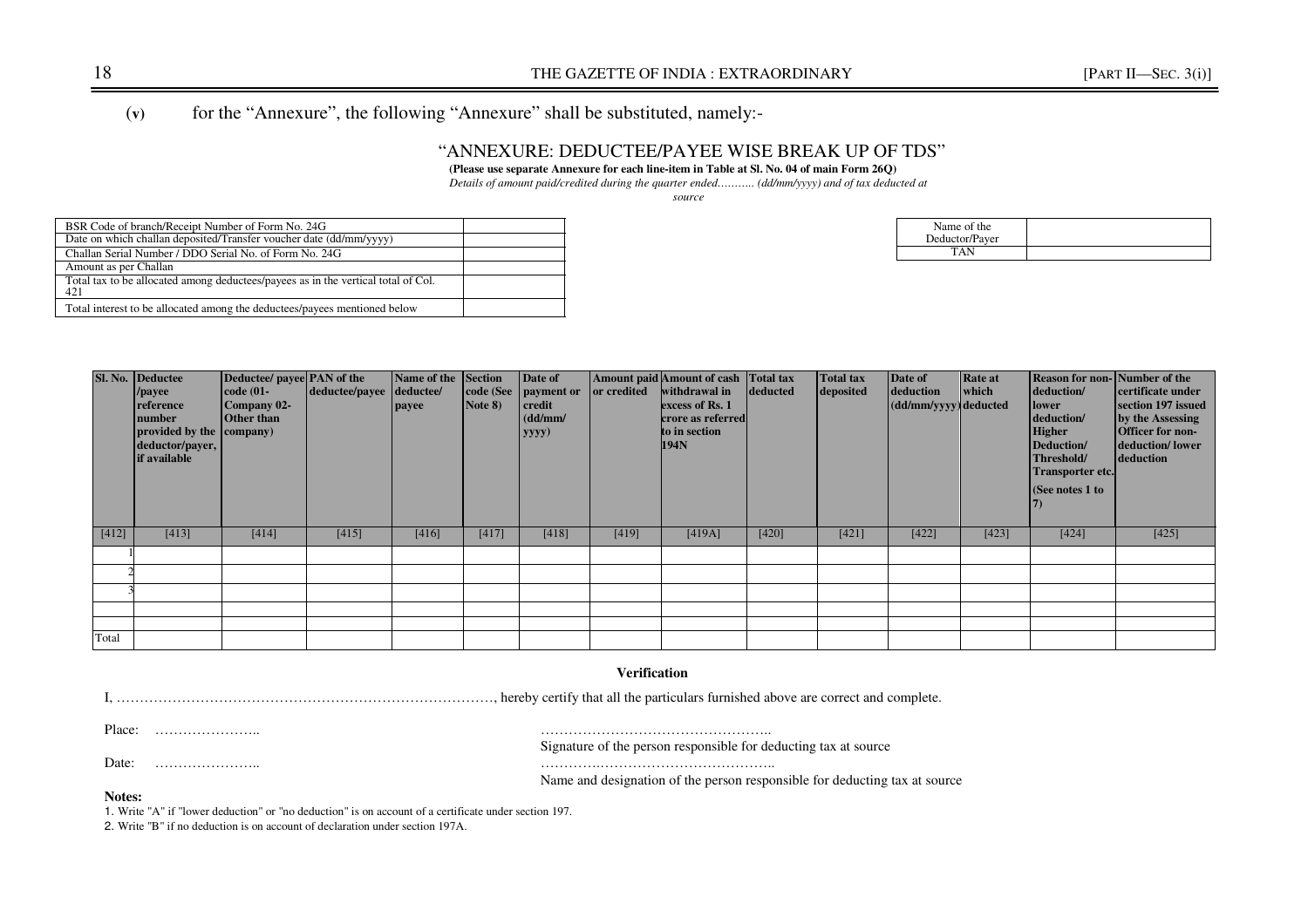3. Write "C" if deduction is on higher rate on account of non-furnishing of PAN by the deductee/payee.

4. Write "Y" if no deduction is on account of payment below threshold limit specified in the Income-tax Act, 1961.

5. Write "T" if no deduction is on account of deductee/payee being transporter. PAN of deductee/payee is mandatory[section 194C(6)].

6. Write "Z" if no deduction is on account of payment being notified under section 197A(1F).

7. Write "N" if no deduction is on account of payment made to a person referred to in clause (iii) or clause (iv) of the proviso to section 194N or on account of notification issued under clause (v) of the proviso to secti

8. List of section codes is as under:

| <b>Section</b> | <b>Nature of Payment</b>                                             | <b>Section Code</b> |
|----------------|----------------------------------------------------------------------|---------------------|
| 192A           | Payment of accumulated balance due to an employee                    | 192A                |
| 193            | Interest on securities                                               | 193                 |
| 194            | dividend                                                             | 194                 |
| 194A           | Interest other than interest on securities                           | 94A                 |
| 194B           | Winnings from lotteries and crossword puzzles                        | 94 <sub>B</sub>     |
| 194BB          | Winnings from horse race                                             | 4BB                 |
| 194C           | Payment of contractors and sub-contractors                           | 94C                 |
| 194D           | Insurance Commission                                                 | 94D                 |
| 194DA          | Payment in respect of life insurance policy                          | 4DA                 |
| 194EE          | Payments in respect of deposits under National Savings Schemes       | 4EE                 |
| 194F           | Payments on account of repurchase of Units by Mutual Funds or UTIs   | 94F                 |
| 194G           | Commission, prize etc., on sale of lottery tickets                   | 94G                 |
| 194H           | Commission or Brokerage                                              | 94H                 |
| $194 - I(a)$   | Rent                                                                 | $4-IA$              |
| 194-I $(b)$    | Rent                                                                 | $4-IB$              |
| 194J           | Fees for Professional or Technical Services                          | 94J                 |
| 194LA          | Payment of Compensation on acquisition of certain immovable property | 4LA                 |
| 194LBA         | Certain income from units of a business trust                        | 4BA                 |
| 194LB          | Income in respect of units of investment fund                        | <b>LBB</b>          |
| 194LBC         | Income in respect of investment in securitization trust              | <b>LBC</b>          |
| 194N           | Payment of certain amounts in cash                                   | 94N                 |

(c)After Form No.26QC, the following Form shall be inserted, namely: -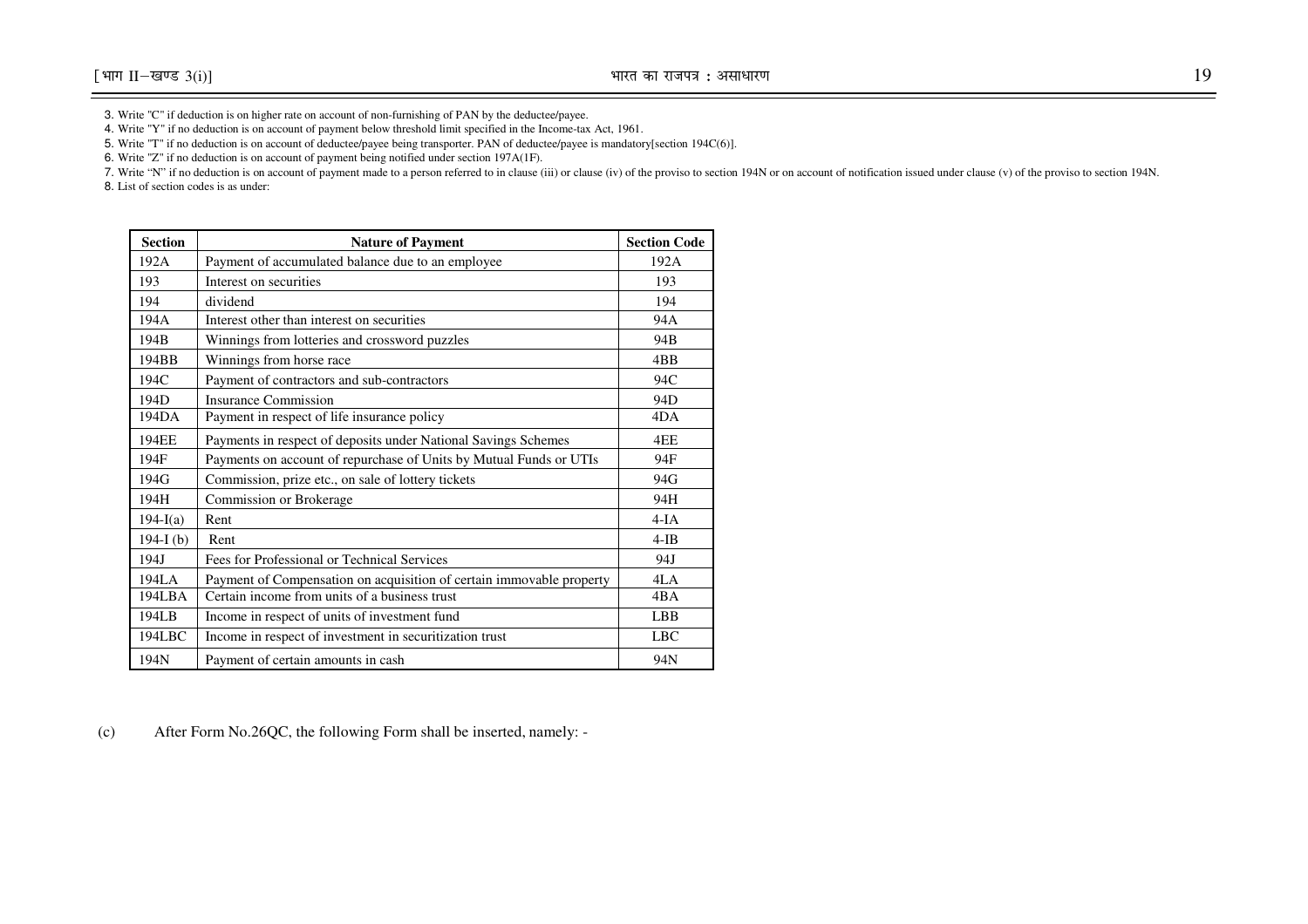## **"Form No.26QD**

[See section 194M, rule  $30(2C)$ , rule  $30(6C)$  and rule  $31A(4C)$ ]

## **Challan–cum–statement of deduction of tax under section 194M**

| <b>Financial Year</b>                                                                                                 |                                                                         | Major Head Code <sup>*</sup>                  |                       |                | Minor Head Code*                                                                                                        |                                                                                                                                                         |  |                     |  |  |
|-----------------------------------------------------------------------------------------------------------------------|-------------------------------------------------------------------------|-----------------------------------------------|-----------------------|----------------|-------------------------------------------------------------------------------------------------------------------------|---------------------------------------------------------------------------------------------------------------------------------------------------------|--|---------------------|--|--|
| Permanent Account Number (PAN)<br><b>Or</b><br>Aadhaar No. of Deductor                                                |                                                                         |                                               |                       |                |                                                                                                                         |                                                                                                                                                         |  |                     |  |  |
| Full Name of Deductor*                                                                                                |                                                                         |                                               |                       |                |                                                                                                                         |                                                                                                                                                         |  |                     |  |  |
|                                                                                                                       |                                                                         |                                               |                       |                |                                                                                                                         |                                                                                                                                                         |  |                     |  |  |
| Complete Address of Deductor                                                                                          |                                                                         |                                               |                       |                |                                                                                                                         |                                                                                                                                                         |  |                     |  |  |
|                                                                                                                       |                                                                         |                                               |                       |                |                                                                                                                         | PIN                                                                                                                                                     |  |                     |  |  |
| Mobile No.                                                                                                            |                                                                         |                                               |                       | Email ID       |                                                                                                                         |                                                                                                                                                         |  |                     |  |  |
| Permanent Account Number (PAN)<br><b>Or</b><br>Aadhaar Number of Deductee                                             |                                                                         |                                               |                       |                |                                                                                                                         |                                                                                                                                                         |  |                     |  |  |
| Category of PAN*                                                                                                      |                                                                         |                                               |                       | Status of PAN* |                                                                                                                         |                                                                                                                                                         |  |                     |  |  |
| Full Name of Deductee                                                                                                 |                                                                         |                                               |                       |                |                                                                                                                         |                                                                                                                                                         |  |                     |  |  |
| Complete Address of Deductee                                                                                          |                                                                         |                                               |                       |                |                                                                                                                         |                                                                                                                                                         |  |                     |  |  |
|                                                                                                                       |                                                                         |                                               |                       |                |                                                                                                                         | PIN                                                                                                                                                     |  |                     |  |  |
| Mobile No.                                                                                                            |                                                                         |                                               |                       | Email ID       |                                                                                                                         |                                                                                                                                                         |  |                     |  |  |
|                                                                                                                       | Nature of payment (work in pursuance of a contract/commission/brokerage |                                               |                       |                |                                                                                                                         |                                                                                                                                                         |  |                     |  |  |
| or fees for professional services)                                                                                    |                                                                         |                                               |                       |                |                                                                                                                         |                                                                                                                                                         |  |                     |  |  |
|                                                                                                                       | Date of Contract/Agreement**                                            |                                               |                       |                |                                                                                                                         | Aggregate of payments/credit during the<br>period from 1 <sup>st</sup> April to the end of the<br>month in which the payment has been<br>made/credited. |  |                     |  |  |
| Is it a case of non-deduction/Lower deduction on<br>account of certificate under section 197?<br>(Please Tick Yes/No) |                                                                         |                                               | Yes<br>N <sub>0</sub> |                | Number of the certificate under section<br>197 issued by the Assessing Officer for<br>non-deduction or lower deduction. |                                                                                                                                                         |  |                     |  |  |
| Amount Paid/Credited (in Rs.)<br>Date of<br>payment/credit**                                                          |                                                                         |                                               |                       | deducted       | Amount of tax deducted<br>Rate at which<br>at<br>source                                                                 |                                                                                                                                                         |  | Date of Deduction** |  |  |
|                                                                                                                       |                                                                         |                                               |                       |                |                                                                                                                         |                                                                                                                                                         |  |                     |  |  |
| Date of Deposit**                                                                                                     |                                                                         | Mode of payment<br>Simultaneous e-tax payment |                       |                |                                                                                                                         |                                                                                                                                                         |  |                     |  |  |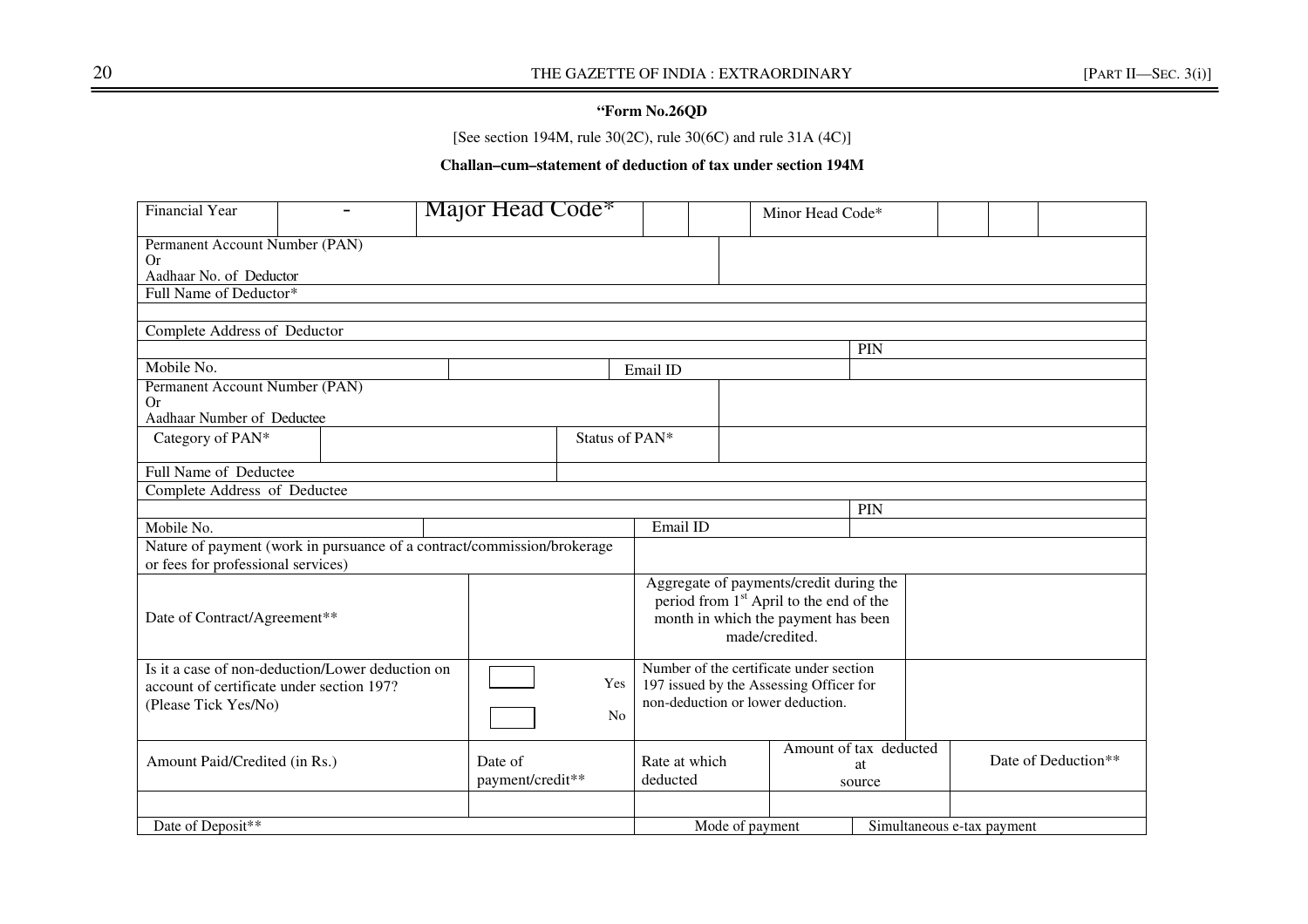|                                                                                |       |                  |          |      | e-tax payment on subsequent date |  |  |  |  |  |
|--------------------------------------------------------------------------------|-------|------------------|----------|------|----------------------------------|--|--|--|--|--|
| Details of Payment of Tax Deducted at Source (Amount in Rs.)                   |       |                  |          |      |                                  |  |  |  |  |  |
| TDS (Income Tax)(Credit of tax to the deductee shall be given for this amount) |       |                  |          |      |                                  |  |  |  |  |  |
| Interest                                                                       |       |                  |          |      |                                  |  |  |  |  |  |
| Fee                                                                            |       |                  |          |      |                                  |  |  |  |  |  |
| Total payment                                                                  |       |                  |          |      |                                  |  |  |  |  |  |
| Total payment in Words (in Rs.)                                                |       |                  |          |      |                                  |  |  |  |  |  |
| Crores                                                                         | Lakhs | <b>Thousands</b> | Hundreds | Tens | Units                            |  |  |  |  |  |
|                                                                                |       |                  |          |      |                                  |  |  |  |  |  |

# \* To be updated automatically

\*\* In dd/mm/yyyy format.".

**(d)** In Form No.27Q –

#### *(i)*for the brackets, words, figures and letters

## *"[See section 194E, 194LB, 194LBA, 194LBB, 194LBC, 194LC,195, 196A ,196B, 196C, 196D, and rule31A ]*

## *Quarterly statement of deduction of tax under sub* section (3) of section 200 of the Income tax Act in respect of payments other than salary made to non-residents for the quarter *ended …………………………... (June/September/December/March) ……………… (Financial Year)"*

the following brackets, words, figures and letters

*"[See section 192A,194E, 194LB, 194LBA, 194LBB, 194LBC, 194LC, 194LD, 194N, 195, 196A ,196B, 196C, 196D and rule31A]* 

*Quarterly statement of deduction of tax under sub-section (3) of section 200 of the Income-tax Act in respect of payments other than salary made to non-residents for the quarter ended …………………………. (June/September/December/March) ……………… (Financial Year)"* shall be substituted;

- *(ii)*for the word "Deductor" wherever it occurs, the words "Deductor/Payer" shall be substituted;
- *(iii)*for the word "Deductors" wherever it occurs, the words "Deductors/Payers" shall be substituted;
- *(iv)*for item no. 5 and entries relating thereto, the following item and entries shall be substituted, namely:-

"5. Details of amount paid and tax deducted thereon from the deductees and amount paid without deduction (see Annexure)"

*(v)*for the "Annexure" the following "Annexure" shall be substituted, namely:-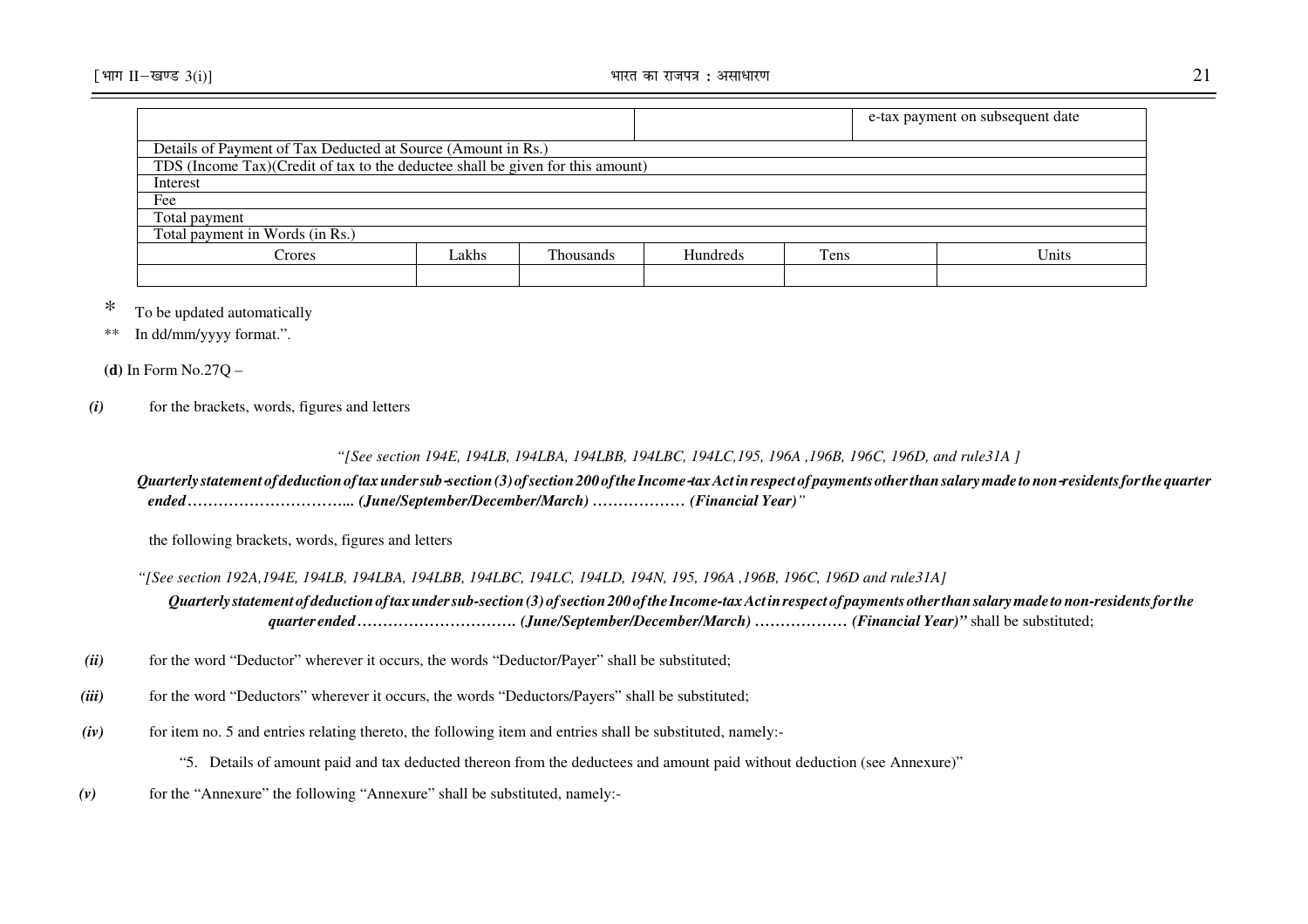## "ANNEXURE: DEDUCTEE/PAYEE WISE BREAK UP OF TDS

## **(Please use separate Annexure for each line-item in Table at Sl. No. 04 of main Form 27Q)**

Details of amount paid/credited during the quarter ended………..*(dd/mm/yyyy) and of tax deducted at source* 

| BSR Code of branch/Receipt Number of Form No.24G                                         |  |
|------------------------------------------------------------------------------------------|--|
| Date on which challan deposited/Transfer voucher date (dd/mm/yyyy)                       |  |
| Challan Serial Number / DDO Serial No. of Form No.24G                                    |  |
| Amount as per Challan                                                                    |  |
| Total TDS to be allocated among deductees/payees as in the vertical total of<br>Col. 726 |  |
| Total interest to be allocated among the deductees/payees mentioned below                |  |

| Name of the<br>Deductor/Payer |  |
|-------------------------------|--|
| <b>TAN</b>                    |  |

| <b>S1.</b><br>No. | /Payees<br>by the<br>/ payer,<br>available | / Payee<br>reference code (01- deductee/ deductee (See<br>number Company payee<br>provided 02-Other<br>than<br>deductor company) | the<br>[see Note]<br>$6\overline{)}$ | the<br>/ payee | Note<br>$\vert 5$ | n code   payment   paid or<br>(dd/mm/y<br>yyy) |       | Deductee Deductee PAN of Name of Sectio Date of Amount Amount of Tax Sur-<br>cash<br>or credit credited withdrawal<br>in excess<br>of Rs. 1<br>crore as<br>referred to<br>in section<br>194N | char-ge cation  | Edu-<br>Cess        | Total<br>tax<br>ded-<br>ucted<br>$[723+$<br>724<br>$+725$ ] | Total<br>tax<br>deposi- ion<br>ted | (dd/mm ed<br>/yyyy) |       | deduct- which for non- of the<br>deduct-deducti-<br>deducti-<br>on/<br>grossing Officer<br>up/Hig-<br>her<br>Deduct-<br>ion (see<br>notes 1<br>to $4)$ | Date of Rate at Reason Number<br>certifica-<br>on/lowe te issued<br>by the<br>Assessi-<br>ng<br>for non-<br>deduction<br>/ lower<br>deduction | Whether<br>the rate<br>of TDS<br>is as per<br>IT Act<br>(a)<br>DTAA(b) | Remit-<br>tance | Nature Unique<br>Acknow-<br>ledgement of<br>the<br>corresponding tance is<br>Form No.<br>15CA, if<br>available | y to<br>Which<br>remit-<br>made | Countr Email ID Contact<br>of<br>deductee/ of<br>payee | number<br>payee | Address<br>$\circ$ f<br>deductee/ cation<br>deductee/ payee in Number/<br>country<br>of<br>residence tion | Tax<br>Identifi-<br>Unique<br>identifica-<br>number<br>of<br>deductee/<br>payee |
|-------------------|--------------------------------------------|----------------------------------------------------------------------------------------------------------------------------------|--------------------------------------|----------------|-------------------|------------------------------------------------|-------|----------------------------------------------------------------------------------------------------------------------------------------------------------------------------------------------|-----------------|---------------------|-------------------------------------------------------------|------------------------------------|---------------------|-------|--------------------------------------------------------------------------------------------------------------------------------------------------------|-----------------------------------------------------------------------------------------------------------------------------------------------|------------------------------------------------------------------------|-----------------|----------------------------------------------------------------------------------------------------------------|---------------------------------|--------------------------------------------------------|-----------------|-----------------------------------------------------------------------------------------------------------|---------------------------------------------------------------------------------|
| [714]             | [715]                                      | [716]                                                                                                                            | [717]                                | [718]          | [719]             | [720]                                          | [721] | $[721A]$                                                                                                                                                                                     | $[722]$ $[723]$ | $[724] \quad [725]$ |                                                             | [726]                              | [727]               | [728] | $[729]$                                                                                                                                                | $[730]$                                                                                                                                       | [731]                                                                  | [732]           | [733]                                                                                                          | [734]                           | [735]                                                  | [736]           | [737]                                                                                                     | [738]                                                                           |
|                   |                                            |                                                                                                                                  |                                      |                |                   |                                                |       |                                                                                                                                                                                              |                 |                     |                                                             |                                    |                     |       |                                                                                                                                                        |                                                                                                                                               |                                                                        |                 |                                                                                                                |                                 |                                                        |                 |                                                                                                           |                                                                                 |
|                   |                                            |                                                                                                                                  |                                      |                |                   |                                                |       |                                                                                                                                                                                              |                 |                     |                                                             |                                    |                     |       |                                                                                                                                                        |                                                                                                                                               |                                                                        |                 |                                                                                                                |                                 |                                                        |                 |                                                                                                           |                                                                                 |
|                   |                                            |                                                                                                                                  |                                      |                |                   |                                                |       |                                                                                                                                                                                              |                 |                     |                                                             |                                    |                     |       |                                                                                                                                                        |                                                                                                                                               |                                                                        |                 |                                                                                                                |                                 |                                                        |                 |                                                                                                           |                                                                                 |
|                   |                                            |                                                                                                                                  |                                      |                |                   |                                                |       |                                                                                                                                                                                              |                 |                     |                                                             |                                    |                     |       |                                                                                                                                                        |                                                                                                                                               |                                                                        |                 |                                                                                                                |                                 |                                                        |                 |                                                                                                           |                                                                                 |
|                   |                                            |                                                                                                                                  |                                      |                |                   |                                                |       |                                                                                                                                                                                              |                 |                     |                                                             |                                    |                     |       |                                                                                                                                                        |                                                                                                                                               |                                                                        |                 |                                                                                                                |                                 |                                                        |                 |                                                                                                           |                                                                                 |
| Total             |                                            |                                                                                                                                  |                                      |                |                   |                                                |       |                                                                                                                                                                                              |                 |                     |                                                             |                                    |                     |       |                                                                                                                                                        |                                                                                                                                               |                                                                        |                 |                                                                                                                |                                 |                                                        |                 |                                                                                                           |                                                                                 |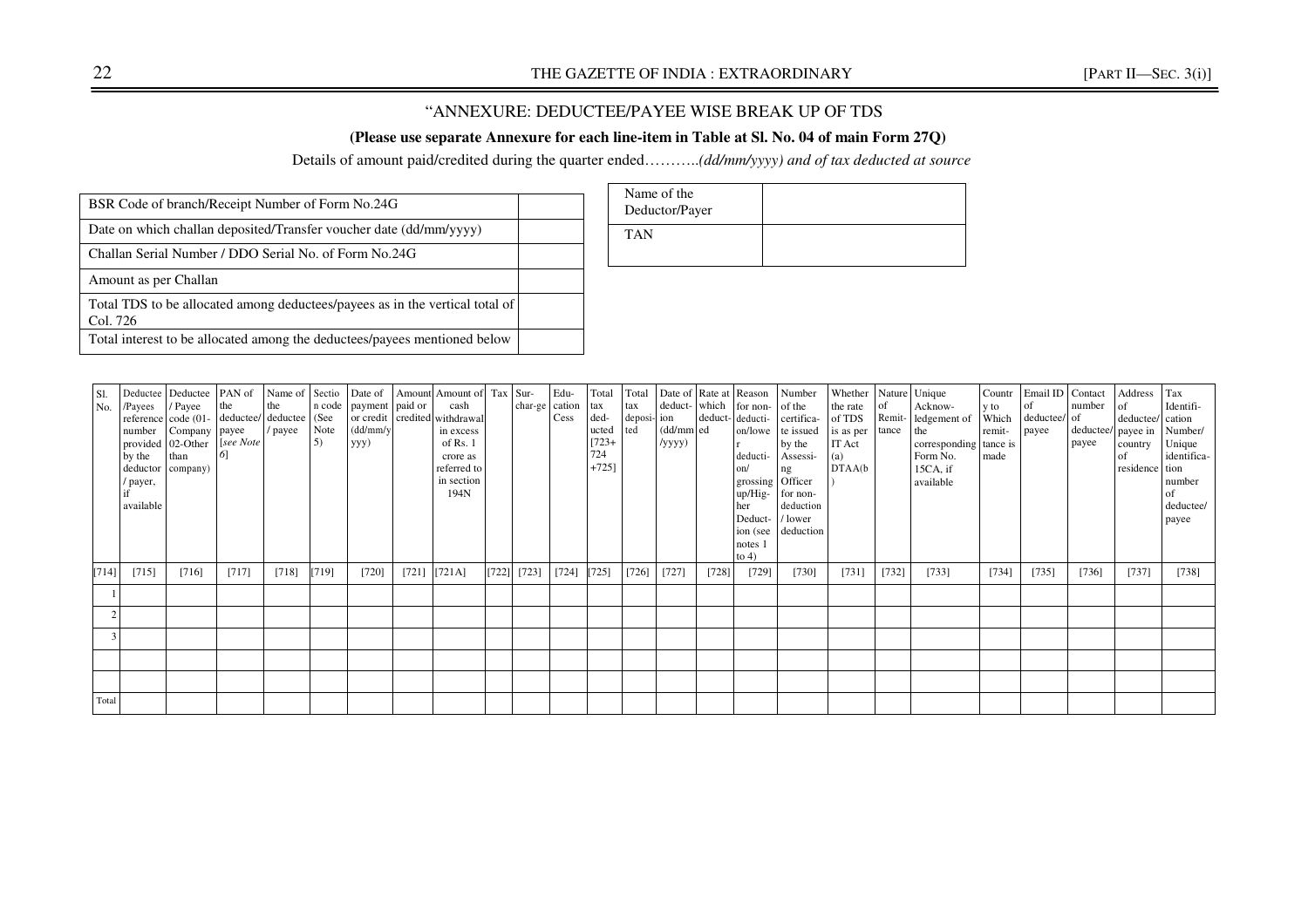## **Verification**

| complete                                           |                                                          |
|----------------------------------------------------|----------------------------------------------------------|
| $Place: \ldots \ldots \ldots \ldots \ldots \ldots$ |                                                          |
|                                                    | Signature of the person responsible for deducting tax at |
| source                                             |                                                          |
|                                                    |                                                          |
|                                                    |                                                          |
|                                                    | Name and designation of the person responsible for       |

## **deducting tax at source**

#### Note:

- 1. write "A"" if "lower deduction or "no deduction" is on account of a certificate under section 197.
- 2. write "C" if grossing up has been done
- 3. write "D" if deduction is on higher rate on account of non-furnishing of PAN by the deductee/payee.
- 4. write "N" if no deduction is on account of payment made to a person referred to in clause (iii) or clause (iv) of the proviso to section 194N or on account of notification issued under clause (v) of the proviso to secti
- 5. List of section codes is as under:

| Section | Nature of Payment                                                                       | <b>Section Code</b> |
|---------|-----------------------------------------------------------------------------------------|---------------------|
| 192A    | Payment of accumulated balance due to an employee                                       | 192A                |
| 194E    | Payments to non-resident Sportsmen/Sport Associations                                   | 94E                 |
| 194LB   | Income by way of interest from infrastructure debt fund                                 | 4LB                 |
| 194LBA  | Certain income from units of a business trust                                           | <b>LBA</b>          |
| 194LBB  | Income in respect of units of investment fund                                           | <b>LBB</b>          |
| 194LBC  | Income in respect of investment in securitisation trust                                 | LBC                 |
| 194LC   | Income by way of interest from Indian company                                           | 4LC                 |
| 194LD   | Income by way of interest on certain bonds and Government securities.                   | 4LD                 |
| 194N    | Payment of certain amounts in cash                                                      | 94N                 |
| 195     | Other sums payable to a non-resident                                                    | 195                 |
| 196A    | Income in respect of units of Non-Residents                                             | 96A                 |
| 196B    | Payments in respect of Units to an Offshore                                             | 96B                 |
| 196C    | Income from foreign Currency Bonds or shares of Indian Company payable to Non-residents | 96C                 |
| 196D    | Income of foreign institutional investors from securities                               | 96D                 |